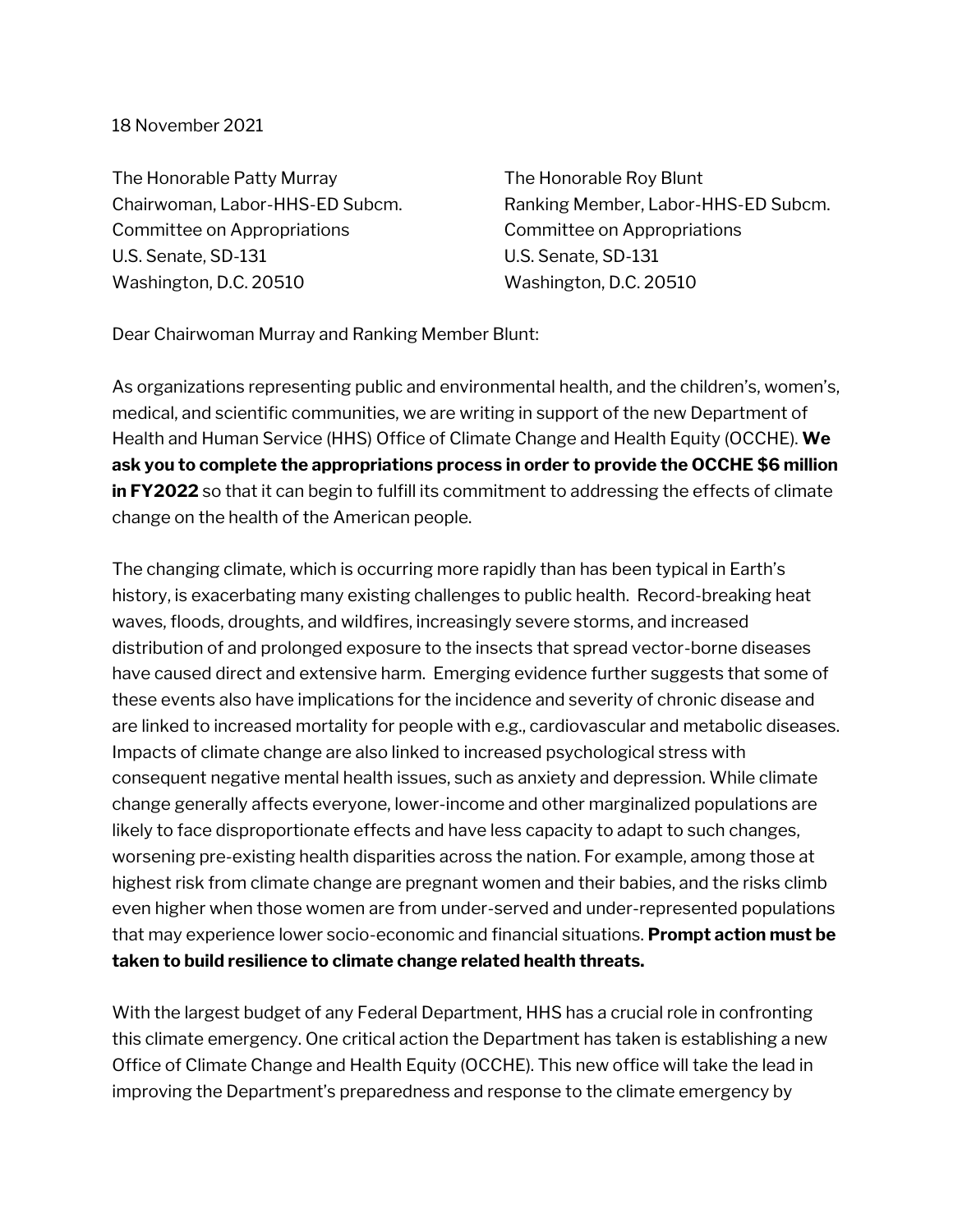working with other divisions of HHS to ensure climate change health issues are incorporated into their missions and programs. Most HHS divisions have limited climate expertise and don't currently have staff dedicated to climate action and climate health, so OCCHE's leadership will be needed to support proper coordination, policy development and review, and the vetting of HHS's climate action plan.

If current trends in climate change impacts continue and the opportunity to meet the current investment needs of OCCHE is passed by, we run the risk that many of the public health gains of the past century may be reversed. Without a final appropriations package for Fiscal Year 2022, including adequate funding for OCCHE, we will continue to be underprepared for the human health impacts of climate change. We ask for your leadership in ensuring that HHS's Office of Climate Change and Health Equity receives \$6 million in Fiscal Year 2022, to help address the effect of climate change on the American people.

Sincerely,

Alliance of Nurses for Healthy Environments American Academy of Pediatrics American Institute of Biological Sciences American Geophysical Union American Nutrition Association American Public Health Association American Society for Microbiology American Thoracic Society Association of Minority Health Professions Schools Association of Population Centers Association of Public Health Laboratories Association of Schools and Programs of Public Health Asthma and Allergy Foundation of America Breast Cancer Prevention Partners Children's Environmental Health Network Climate for Health, ecoAmerica Ecological Society of America Endocrine Society Entomological Society of America Foundation for Sarcoidosis Research Green and Health Homes Initiative Health Care Without Harm Integrative Health Policy Consortium National Association of Chronic Disease Directors